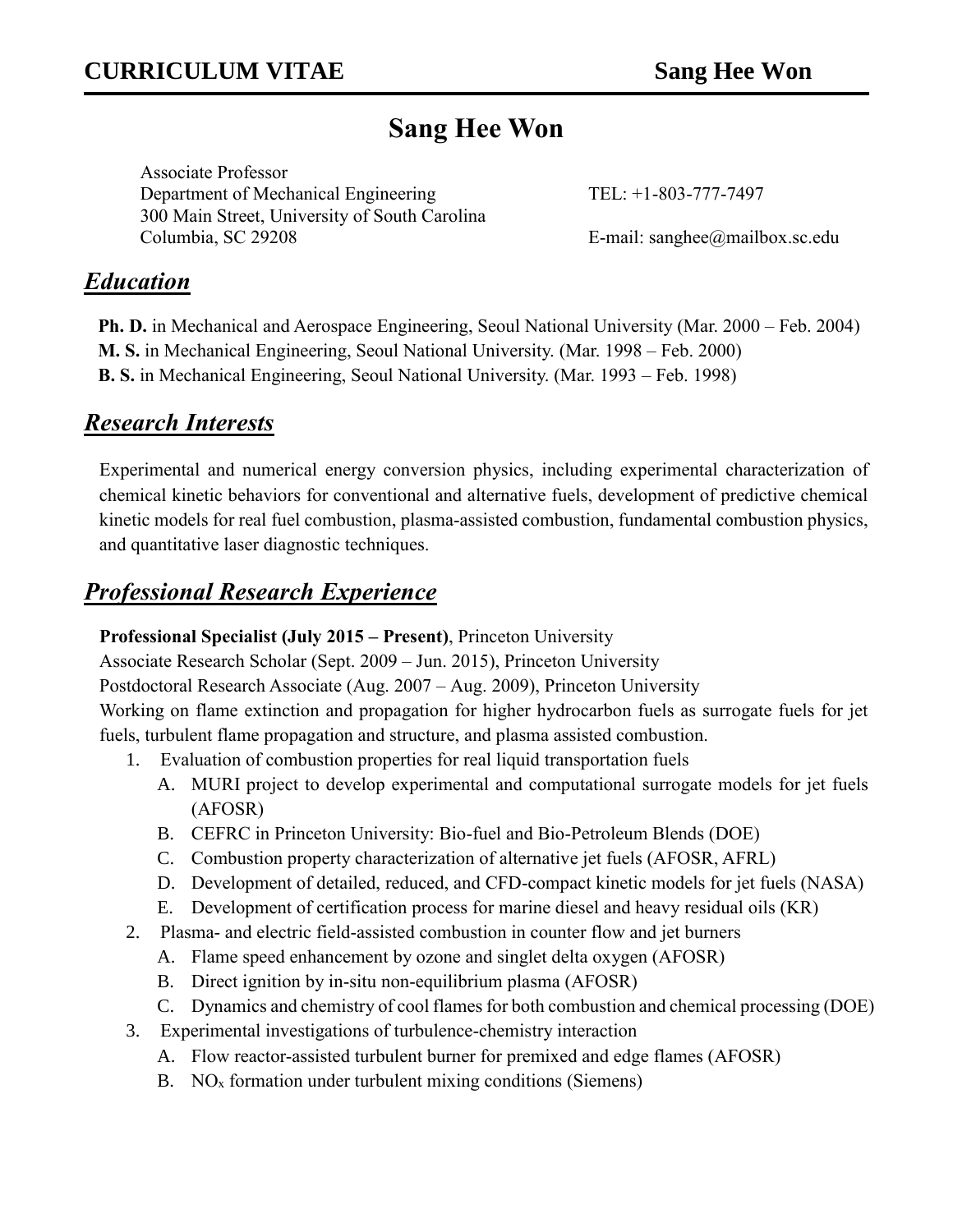#### **Funding**

- 1. Co-I (with Y. Ju), AFOSR, "Studies of Turbulent Flame Propagation and Chemistry Interaction at Elevated Temperature and Large Reynolds Numbers," FA9550-12-1-0140, \$330,000, 4/1/2012-3/31/2015.
- 2. Co-PI (with F.L. Dryer), Siemens Power Generation, "Kinetics for Syngas, High Hydrogen Content, and Natural Gas Fuels at Elevated Pressures and Temperatures for Gas Turbine Applications: NOx Experimental Validation Database and Model Verification," \$186,200, 1/1/2014-2/28/2015.
- 3. PI, Korea Register of Shipping (KR), "Experimental evaluation of fuel chemical and physical property impacts on spray injection/ignition processes," \$38,000, 5/1/2014-7/31/2014.
- 4. Co-PI (with F.L. Dryer), NASA SBIR Phase I, "Compact Kinetic Mechanisms for Petroleum-Derived and Alternative Aviation Fuels," \$36,000, 6/1/2014-11/30/2014.
- 5. Co-PI (with F.L. Dryer), AFRL, "Characterization of Global Combustion Behaviors of Jet Fuels and Experimental Studies on Jet Fuel Surrogate Components," \$400,000, 10/29/2014–9/30/2016.
- 6. Co-PI (with F.L. Dryer), NASA SBIR Phase II, "Compact Kinetic Mechanisms for Petroleum-Derived and Alternative Aviation Fuels," \$300,000, 5/1/2015-4/30/2017.
- 7. Co-PI (with F.L. Dryer), Infineum, "IQT Measurements for Oil," \$100,000, 7/1/2015-6/30/2016.
- 8. PI, ADD/Sejong University, "Research on Characterization of Fuel Combustion Property for Aviation Fuels," \$160,000, 10/15/2015-10/14/2018.

**Post-Doctoral Researcher (June. 2006 – July. 2007),** Korea Institute of Science and Technology (KIST).

Worked on leakage safety for high pressure hydrogen-charged fuel vessels and a micro-combustor for fuel reforming.

- 1. Hydrogen fuel storage safety, diffusion and transport characteristics, ignition and flame propagation
- 2. Micro-Combustor for fuel reforming/chemical processing and SOFC startup

**Post-Doctoral Researcher (Mar. 2004 – May. 2006)**, Seoul National University.

Worked on flame stabilization, flame speed enhancement with electric field, and laser diagnostics.

- 1. Flame stabilization and propagation speed of edge flames
- 2. Interaction between flames and electric fields/plasma
- 3. Microgravity combustion experiments of edge flame propagation and stabilization
- 4. Multi-point laser induced ignition with cavity for SI engine
- 5. Development of combustor for clothes drying machine (Samsung)

#### **Ph. D. Course (Mar. 2000 – Feb. 2004)**, Seoul National University, Seoul, Korea

Dissertation: Experimental Study on the Stabilization and Oscillation of Lifted Flame in Coflow Jets. (Advisor: Prof. Suk Ho Chung)

1. Lifted flames in coflow jets, studies of flame stabilization mechanisms in coflow jets through experiments and theoretical prediction for both propane and methane fuels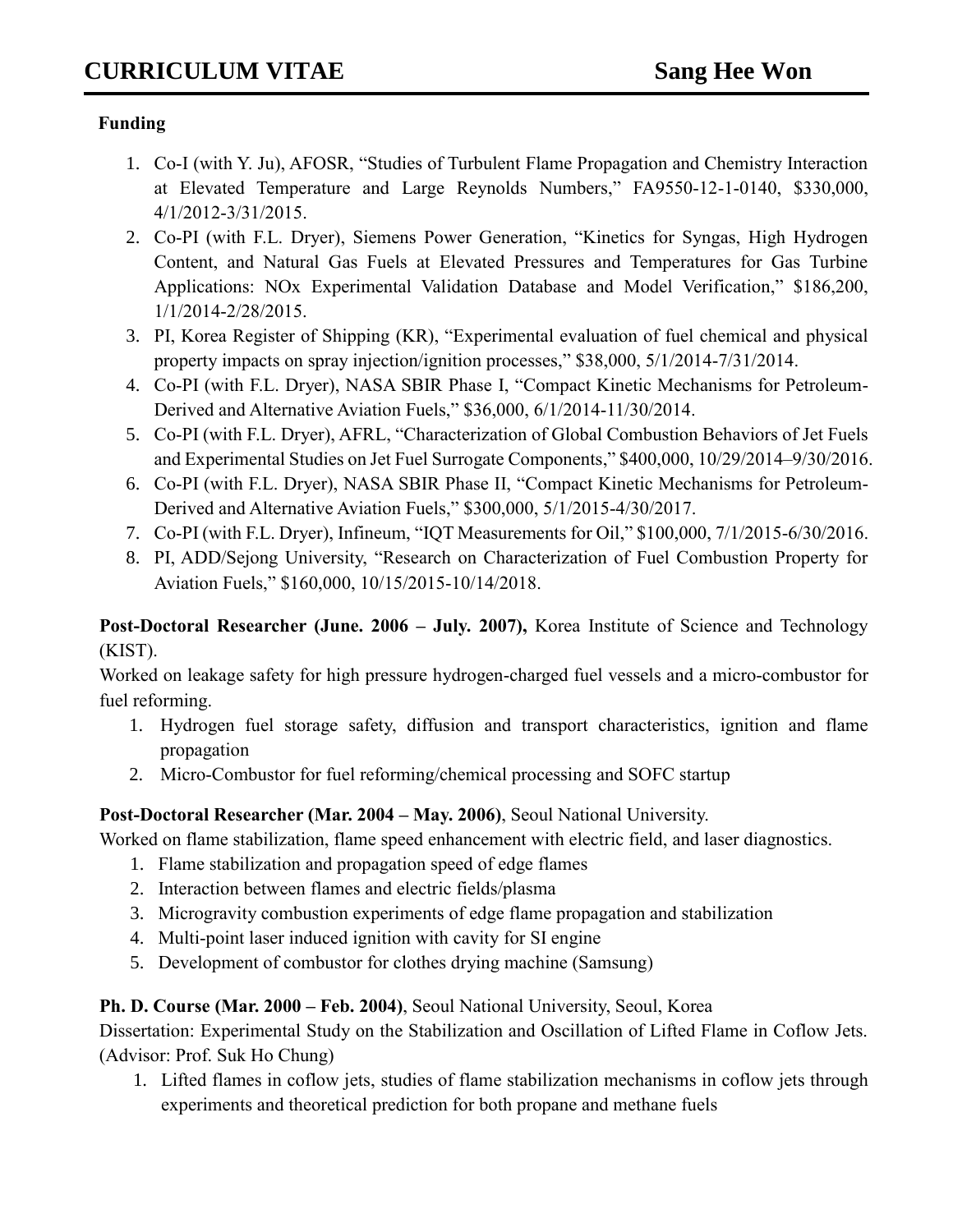- 2. Flame oscillations, investigated buoyancy-driven instability of lifted flames
- 3. Microgravity experiment, verifying buoyancy effects on flame stabilization
- 4. Laser Diagnostics; PLIF techniques for OH, CH, NO, and PAH radicals, Rayleigh scattering for concentration and temperature field, LII for soot, CARS for temperature measuring, etc. with Nd:YAG and Dye/OPO lasers

**M. S. Course (Mar. 1998 – Feb. 2000)**, Seoul National University, Seoul, Korea

Thesis: Lifted Flame Stabilization in Developing and Developed Regions of Coflow Jets for Highly Diluted Propane. (Advisor: Prof. Suk Ho Chung)

## *Other Professional Experience*

- Over 100 publications in refereed journals and conference papers (7 invited talks), 3 patents.
- Citation index over 2000, with a Hirsch h-index of 27 [\(Google scholar\)](http://scholar.google.com/citations?user=8GT66OAAAAAJ&hl=en&oi=ao).
- Referee for scientific journals, including Combustion and Flame, Proceedings of the Combustion Institute, IEEE Transactions on Plasma Science, Energy and Fuels, Fuel, J. AIAA, etc.
- Memberships: The Combustion Institute, American Institute of Aeronautics and Astronautics.

## *Invited Talks*

- 7. S. H. Won, "Near-Limit Flame Dynamics Governed by Combustion Chemistry," April 12, 2016, Texas A&M University.
- 6. **S. H. Won**, "Flame Dynamics Governed by Combustion Chemistry of Real Fuels," February 18, 2016, University of South Carolina.
- 5. **S. H. Won**, B. E. Brumfield, "Experiments on Low-Temperature Combustion: Development of a Stabilized Cool Flame Platform and a Faraday Rotation Spectroscopy Diagnostic for In Situ Measurement of HOx Radicals," The 2<sup>nd</sup> International Workshop on Flame Chemistry, August 2-3, 2014, San Francisco, USA.
- 4. **S. H. Won,** "Toward Complete Understanding of "Real Fuel" Combustion," April 21, 2014, University of South Carolina.
- 3. **S. H. Won**, "Development of Detailed and Reduced Kinetic Models for Real Jet Fuels: Challenges and Opportunities," 52<sup>nd</sup> AIAA Aerospace and Science Meeting, January 13-17, 2014, National Harbor, Maryland, USA
- 2. **S. H. Won**, "Cost Effective Methodologies to Evaluate Combustion Characteristics from Fuel Properties," November 19, 2013, Korea Register of Shipping, Seoul, Korea.
- 1. Y. Ju, **S. H. Won**, Z. Chen, "Laminar Flames and the Role of Chemistry and Transport," The 1st International Workshop on Flame Chemistry, July 28-29, 2012, Warsaw, Poland.

#### *Awards*

- 3. Distinguished Paper Award on Laminar Flame by 35<sup>th</sup> International Symposium on Combustion, 2014 for "Self-Sustaining n-Heptane Cool Diffusion Flames Activated by Ozone."
- 2. Distinguished Paper Award on New Technology by 33<sup>rd</sup> International Symposium on Combustion,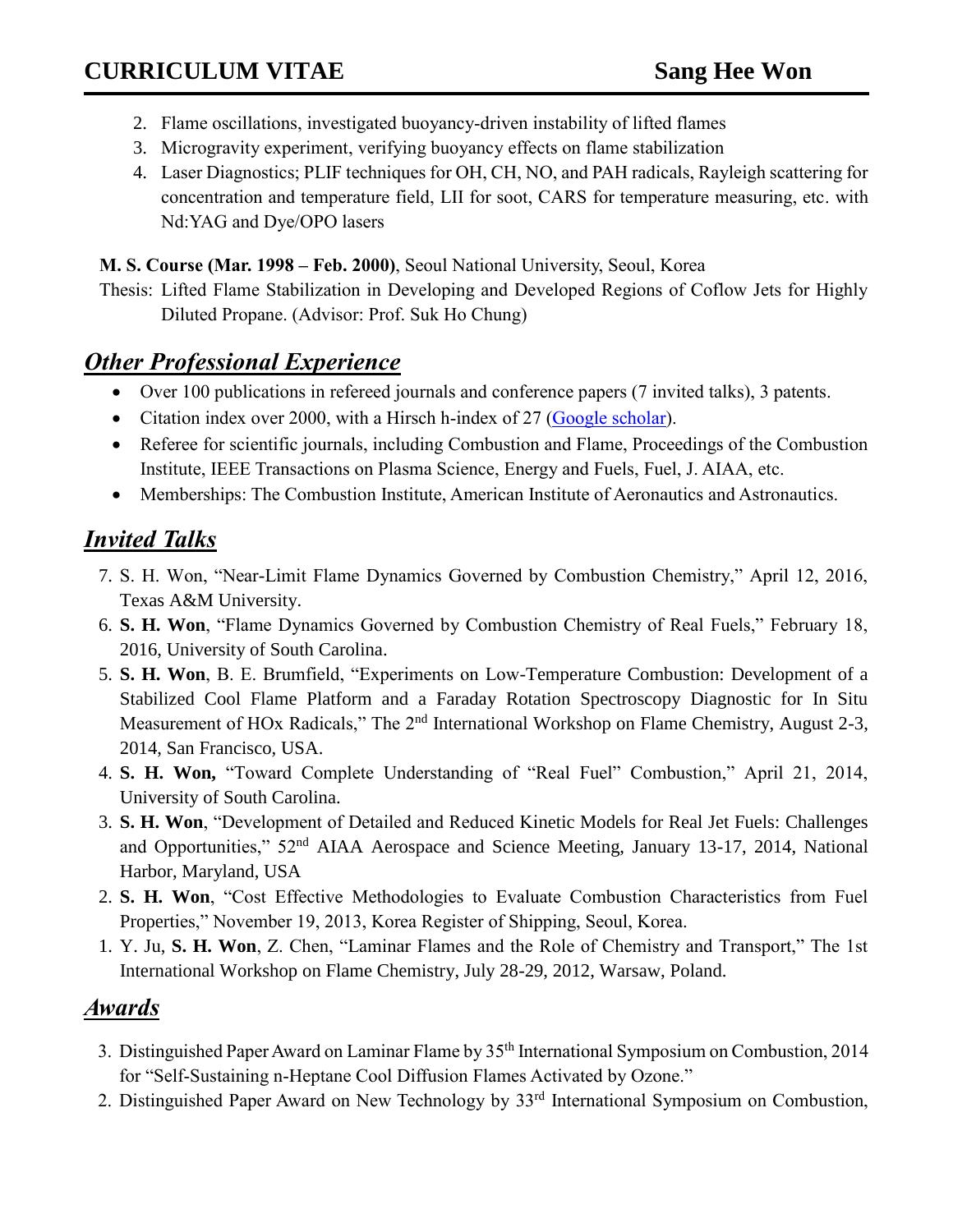2010 for "Effects of Non-Equilibrium Plasma Discharge on Counterflow Diffusion Flame Extinction."

1. Bronze Prize from 8<sup>th</sup> Samsung Humantech Paper Awards, 2001 for "Normal and Micro Gravity Experiment of Oscillating Lifted Flames in Coflow."

#### *Patents*

- 3. "A Measurement Process for the Determination of the Mixture Averaged Molecular Weight of Complex Mixtures," Provisional Patent Application (#61/601,347).
- 2. "Clothes Drying Machine," EP patent, 1710344, 2006/10/11.
- 1. "Alternating Current High Voltage Adoptive Combustion System for increasing a Flame Stabilization Region," Korean Patent, registration number: 10-0713708, 2007. 4.25.

## *Journal Publications*

- 54. J. Santner, **S. H. Won**, Y. Ju, "Chemistry and Transport Effects on Critical Flame Initiation Radius for Alkanes and Aromatic Fuels," *Proc. Combust. Inst*. 36 (2016), *accepted*.
- 53. C. B. Reuter, **S. H. Won**, Y. Ju, "Flame Structure and Ignition Limit of Partially Premixed Cool Flames in a Counterflow Burner," *Proc. Combust. Inst*. 36 (2016), *accepted*.
- 52. C. H. Sohn, H. S. Han, C. B. Reuter, Y. Ju, **S. H. Won**, "Thermo-Kinetic Dynamics of Near-Limit Cool Diffusion Flames," *Proc. Combust. Inst*. 36 (2016), *accepted*.
- 51. B. Windom, **S. H. Won**, C. B. Reuter, B. Jiang, Y. Ju, S. Hammack, T. Ombrello, C. Carter, "Study of Ignition Chemistry on Turbulent Premixed Flames of n-Heptane/Air by Using a Reactor Assisted Turbulent Slot Burner," *Combust. Flame* 169 (2016) 19-29.
- 50. C. B. Reuter, **S. H. Won**, Y. Ju, "Experimental Study of the Dynamics and Structure of Self-Sustaining Premixed Cool Flames Using a Counterflow Burner," *Combust. Flame* 166 (2016) 125- 132.
- 49. **S. H. Won**, F. M. Haas, A. Tekawade, G. Kosiba, M. A. Oehlschlaeger, S. Dooley, F. L. Dryer, "Combustion Characteristics of C4 iso-Alkane Oligomers: Experimental Characterization of iso-Dodecane as a Jet Fuel Surrogate Component," *Combust. Flame* 165 (2015) 137-143.
- 48. **S. H. Won**, P. S. Veloo, S. Dooley, J. Santner, F. M. Haas, Y. Ju, F. L. Dryer, "Predicting the Global Combustion Behaviors of Petroleum-Derived and Alternative Jet Fuels by Simple Fuel Property Measurements," *Fuel* 168 (2015) 34-46.
- 47. Y. Ju, C. B. Reuter, **S. H. Won**, "Numerical Simulations of Premixed Cool Flames of Dimethyl Ether/Oxygen Mixtures," *Combust. Flame* 162 (2015) 3580-3588.
- 46. J. K. Lefkowitz, P. Guo, T. Ombrello, **S. H. Won**, C. A. Stevens, J. L. Hoke, F. Schauer, Y. Ju, "Schlieren Imaging and Pulsed Detonation Engine Testing of Ignition by a Nanosecond Repetitively Pulsed Discharge," *Combust. Flame* 162 (2015) 2496-2507.
- 45. C. H. Sohn, J. W. Son, **S. H. Won**, Y. Ju, "Computational Studies of Diffusion Cool Flame Structures of n-Heptane with/without Ozone Sensitization with a Reduced Chemistry," *J. Mech. Sci. Technol*. 29(3) (2015) 1297-1305.
- 44. **S. H. Won**, B. Jiang, P. Diévart, C. H. Sohn, Y. Ju, "Self-Sustaining n-Heptane Cool Diffusion Flames Activated by Ozone," *Proc. Combust. Inst*. 35(1) (2015) 881-888.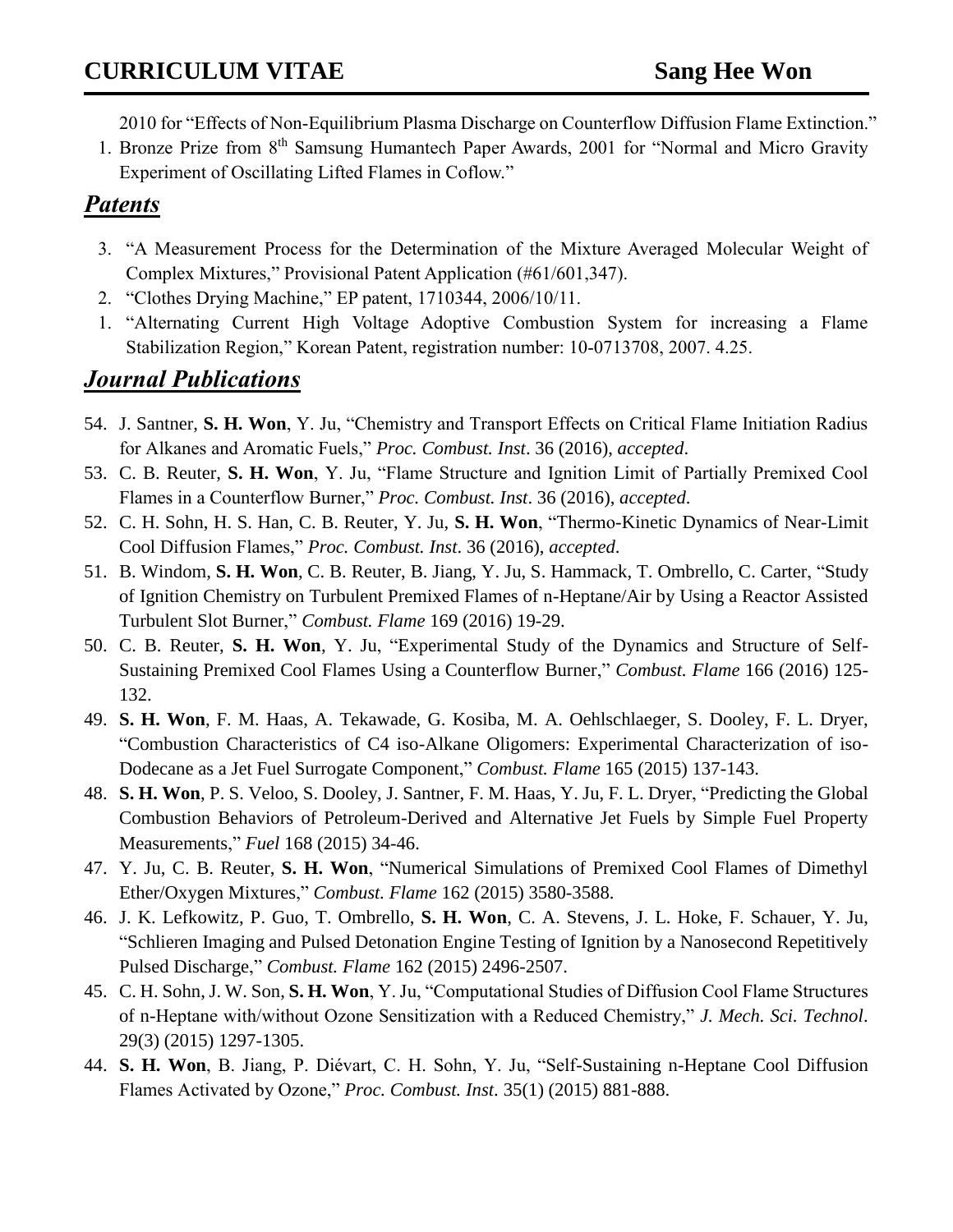- 43. W. Sun, **S. H. Won**, X. Gou, Y. Ju, "Multi-Scale Modeling of Dynamics and Ignition to Flame Transition of High Pressure Stratified n-Heptane/Toluene Mixture," *Proc. Combust. Inst*. 35(1) (2015) 1049-10056.
- 42. S. Dooley, J. Heyne, **S. H. Won**, P. Diévart, Y. Ju, F. L. Dryer, "Importance of a Cycloalkane Functionality in the Oxidation of a Real Fuel," *Energy Fuels* 28(12) (2014) 7649-7661.
- 41. W. Sun, **S. H. Won**, Y. Ju, "In Situ Plasma Activated Low Temperature Chemistry and the S-Curve Transition in DME/Oxygen/Helium Mixture," *Combust. Flame* 161 (2014) 2054-2063.
- 40. F. L. Dryer, S. Jahangirian, S. Dooley, **S. H. Won**, J. Heyne, V. R. Iyer, T. A. Litzinger, R. J. Santoro, "Emulating the Combustion Behavior of Real Jet Aviation Fuels by Surrogate Mixtures of Hydrocarbon Fluid Blends: Implications for Science and Engineering," *Energy & Fuels* 28(5) (2014) 3474-3485.
- 39. T. M. Vu, **S. H. Won**, T. Ombrello, M. S. Cha, "Stability Enhancement of Ozone-Assisted Laminar Premixed Bunsen Flames in Nitrogen Co-Flow," *Combust. Flame* 161 (2014) 917-926.
- 38. **S. H. Won**, S. Dooley, P. S. Veloo, H. Wang, M. A. Oehlschlaeger, F. L. Dryer, Y. Ju, "The Combustion Properties of 2,6,10-Trimethyl Dodecane and a Chemical Functional Group Analysis," *Combust. Flame* 161 (2014) 826-834.
- 37. **S. H. Won**, B. Windom, B. Jiang, Y. Ju, "The Role of Low Temperature Fuel Chemistry on Turbulent Flame Propagation," *Combust. Flame* 161 (2014) 475-483.
- 36. P. Diévart, H. H. Kim, **S. H. Won**, Y. Ju, S. Dooley, F. L. Dryer, W. Wang, M. A. Oehlschlaeger, "The Combustion Properties of 1,3,5-Trimethylbenzene and a Kinetic Model," *Fuel* 109 (2013) 125- 136.
- 35. W. Sun, **S. H. Won**, T. Ombrello, C. Carter, Y. Ju, "Direct Ignition and S-Curve Transition by in situ Nano-Second Pulsed Discharge in Methane/Oxygen/Helium Counterflow Flame," *Proc. Combust. Inst*. Vol 34(1), pp. 847-855 (2013).
- 34. J. K. Lefkowitz, **S. H. Won**, Y. Fenard, Y. Ju, "Uncertainty Assessment of Species Measurements in Acetone Counterflow Diffusion Flames," *Proc. Combust. Inst*. Vol 34(1), pp. 813-820 (2013).
- 33. H. H. Kim, **S. H. Won**, J. Santner, Z. Chen, Y. Ju, "Measurements of the Critical Initiation Radius and Unsteady Propagation of n-Decane/Air Premixed Flames," *Proc. Combust. Inst*. Vol 34(1), pp. 929-936 (2013).
- 32. P. Diévart, **S. H. Won**, J. Gong, S. Dooley, Y. Ju, "A Comparative Study of the Chemical Kinetic Characteristics of Small Methyl Esters in Diffusion Flame Extinction," *Proc. Combust. Inst*. Vol 34(1), pp. 821-829 (2013).
- 31. S. Dooley, **S. H. Won**, S. Jahangirian, Y. Ju, F. L. Dryer, H. Wang, M. A. Oehlschlaeger, "The Combustion Kinetics of A Synthetic Paraffinic Jet Aviation Fuel and A Fundamentally Formulated, Experimentally Validated Surrogate Fuel," *Combust. Flame* 159(10), pp. 3014-3020 (2012).
- 30. P. Diévart, **S. H. Won**, S. Dooley, F. L. Dryer, Y. Ju, "A Kinetic Model for Methyl Decanoate Combustion," *Combust. Flame*, 159(5), pp. 1793-1805 (2012).
- 29. S. Dooley, **S. H. Won**, J. Heyne, T. I. Farouk, Y. Ju, F. L. Dryer, K. Kamar, C.-J. Sung, H. Wang, M. A. Oehlschlaeger, T. A. Litzinger, R. J. Santoro, T. Malewecki, K. Brezinsky, "The Experimental Evaluation of a Methodology to Surrogate Fuel Formulation for the Emulation of Combustion Kinetic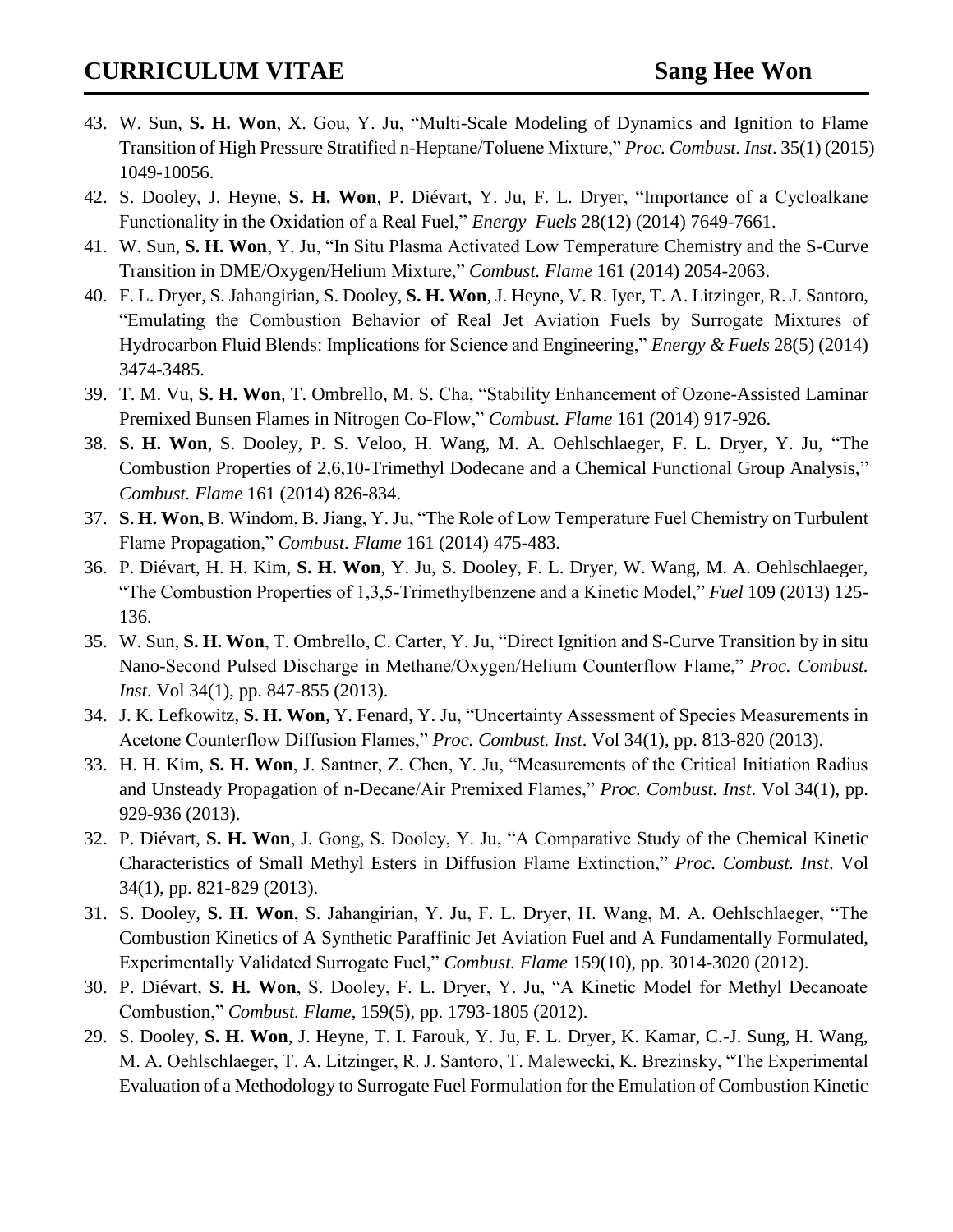Phenomena by a Theory of Real Fuel Oxidation," *Combust. Flame*, 159(4), pp. 1444-1466 (2012).

- 28. S. Dooley, M. Uddi, **S. H. Won**, F. L. Dryer, Y. Ju, "Methyl Butanoate Inhibition of n-Heptane Diffusion Flames through an Evaluation of Transport and Chemical Kinetics," *Combust. Flame,* 159(4), pp. 1371-1384 (2012).
- 27. J. K. Lefkowitz, J. S. Heyne, **S. H. Won**, S. Dooley, H. H. Kim, F. M. Hass, S. Jahangirian, F. L. Dryer, Y. Ju, "A Chemical Kinetic Study of tertiary-Butanol in a flow reactor and a counterflow diffusion flame," *Combust. Flame,* 159(3), pp. 968-978 (2012).
- 26. **S. H. Won**, S. Dooley, F. L. Dryer, Y. Ju, "A Radical Index for the Determination of the Chemical Kinetic Contribution to Diffusion Flame Extinction of Large Hydrocarbon Fuels," *Combust. Flame,*  159(2), pp. 541-551 (2012).
- 25. W. Sun, M. Uddi, **S. H. Won**, T. Ombrello, C. Carter, Y. Ju, "Kinetic Effects of Non-Equilibrium Plasma-Assisted Methane Oxidation on Diffusion Flame Extinction Limits," *Combust. Flame,* Vol 159(1), pp. 221-229 (2012).
- 24. W. Sun, M. Uddi, T. Ombrello, **S. H. Won**, C. Carter, Y. Ju, "Effects of Non-Equilibrium Plasma Discharge on Counterflow Diffusion Flame Extinction," *Proc. Combust. Inst*. Vol 33, pp. 3211-3218 (2011).
- 23. **S. H. Won**, S. Dooley, F. L. Dryer, Y. Ju, "Kinetic Effect of Aromatic Molecular Structures on Diffusion Flame Extinction," *Proc. Combust. Inst*. Vol 33, pp. 1163-1170 (2011).
- 22. S. Dooley, **S. H. Won**, M. Chaos, J. Heyne, Y. Ju, F. L. Dryer, K. Kumar, C. –J. Sung, H. Wang, M. A. Oehlschlaeger, R. J. Santoro, T. A. Litzinger, "A Jet Fuel Surrogate Formulated By Real Fuel Properties," *Combust. Flame,* Vol 157(12), pp. 2333-2339 (2010).
- 21. T. Ombrello, **S. H. Won**, Y. Ju, S. Williams, "Flame Propagation Enhancement by Plasma Excitation of Oxygen Part II: Effect of O2(a<sup>1</sup>Δg)," *Combust. Flame,* Vol 157(10), pp. 1916-1928 (2010).
- 20. T. Ombrello, **S. H. Won**, Y. Ju, S. Williams, "Flame Propagation Enhancement by Plasma Excitation of Oxygen Part I: Effect of O3," *Combust. Flame,* Vol 157(10), pp. 1906-1915 (2010).
- 19. K. W. Chun, J. Kim, **S. H. Won**, S. H. Chung, "Characteristics of Vertically Injected Buoyant Jets of Highly Diluted Propane," *Journal of Mechanical Science and Technology*, Vol 24(4), pp. 865-871 (2010).
- 18. **S. H. Won**, W. Sun, Y. Ju, "Kinetic Effects of Toluene Blending on the Extinction Limit of n-Decane Diffusion Flames," *Combust. Flame,* Vol 157, pp. 411-420 (2010).
- 17. S. K. Ryu, Y. K. Kim, M. K. Kim, **S. H. Won**, S. H. Chung, "Observation of Multi-Scale Oscillation of Laminar Lifted Flames with Low Frequency AC Electric Fields," *Combust. Flame*, Vol 157, pp. 25-32 (2010).
- 16. M. K. Kim, S. K. Ryu, **S. H. Won**, S. H. Chung, "Electric Fields Effect on Liftoff and Blowoff of Nonpremixed Laminar Jet Flames in a Coflow," *Combust. Flame*, Vol 157, pp. 17-24 (2010).
- 15. J. S. Kim, W. Yang, Y. Kim, **S. H. Won**, "Behavior of Buoyancy and Momentum Controlled Hydrogen Jets and Flames Emitted into the Quiescent Atmosphere," *Journal of Loss Prevention in the Process Industries*, Vol 22, pp. 943-949 (2009).
- 14. S. K Ryu, **S. H. Won**, S. H. Chung, "Laser-Induced Multi-Point Ignition with Single-Shot Laser Using Conical Cavities and Prechamber with Jet Holes," *Proc. Combust. Inst*. Vol 32, pp. 3189-3196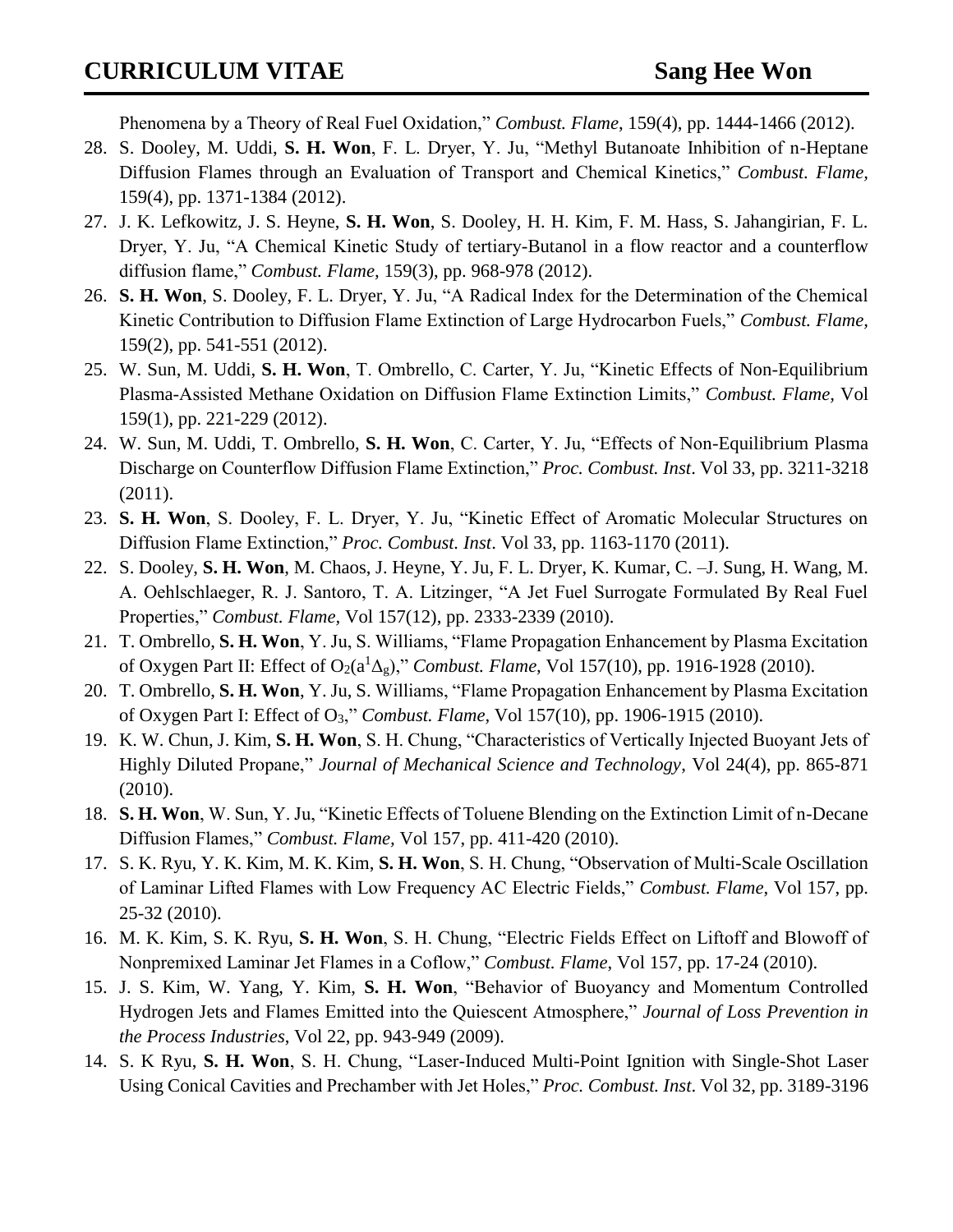(2009).

- 13. **S. H. Won**, S. K. Ryu, M. K. Kim, M. S. Cha, S. H. Chung, "Effect of Electric Fields on the Propagation Speed of Tribrachial Flames in Coflow Jets," *Combust. Flame* Vol 152, pp. 496-506 (2008).
- 12. K. N. Kim, **S. H. Won**, S. H. Chung, "Characteristics of Turbulent Lifted Flames in Coflow Jets with Initial Temperature Variation," *Proc. Combust. Inst*. Vol 31, pp. 1591-1598 (2007).
- 11. K. N. Kim, **S. H. Won**, S. H. Chung, "Characteristics of Laminar Lifted Flames in Coflow Jets with Initial Temperature Variation," *Proc. Combust. Inst*. Vol 31, pp. 947-954 (2007).
- 10. M. K. Kim, **S. H. Won**, S. H. Chung, "Effect of Velocity Gradient on Propagation Speed of Tribrachial Flames in Laminar Coflow Jets," *Proc. Combust. Inst*. Vol 31, pp. 901-908 (2007).
- 9. **S. H. Won**, M. S. Cha, C. S. Park, S. H. Chung, "Effect of Electric Fields on Reattachment and Propagation Speed of Tribrachial Flames in Laminar Coflow Jets," *Proc. Combust. Inst*. Vol 31, pp. 963-970 (2007).
- 8. J. Kim, K. N. Kim, **S. H. Won**, O. Fujita, J. Takahashi, S. H. Chung, "Numerical Simulation and Flight Experiment on Oscillating Lifted Flames in Coflow Jet with Gravity Level Variation," *Combust. Flame* Vol 145, pp. 181-193 (2006).
- 7. **S. H. Won**, J. Kim, K. J. Hong, M. S. Cha, S. H. Chung, "Stabilization Mechanism of Lifted Flame Edge in the Near Field of Coflow Jets for Diluted Methane," *Proc. Combust. Inst*. Vol 30, pp. 339- 347 (2005).
- 6. **S. H. Won**, J. Lee, S. H. Jin, S. H. Chung, "Visualization of Lifted Laminar Jet Flame by Rayleigh Scattering, OH PLIF, and CH Chemiluminescence," *J. Visualization* Vol 6, pp 311 (2003).
- 5. J. Lee, **S. H. Won**, S. H. Jin, S. H. Chung, "Lifted Flames in Laminar Jets of Propane in Coflow Air," *Combust. Flame* Vol 135, pp. 449-462 (2003).
- 4. J. Lee, **S. H. Won**, S. H. Jin, S. H. Chung, O. Fujita, K. Ito, "Propagation Speed of Tribrachial (Triple) Flame of Propane in Laminar Jets under Normal and Microgravity Conditions," *Combust. Flame* Vol 134, pp. 411-420 (2003).
- 3. J. Kim, **S. H. Won**, M. K. Shin, S. H. Chung, "Numerical Simulation of Oscillating Lifted Flames in Coflow Jets with Highly Diluted Propane," *Proc. Combust. Inst*. Vol 29, pp. 1589-1595 (2002).
- 2. **S. H. Won**, J. Kim, M. K. Shin, S. H. Chung, O. Fujita, T. Mori, J. H. Choi, K. Ito, "Normal and Micro Gravity Experiment of Oscillating Lifted Flames in Coflow," *Proc. Combust. Inst*. Vol 29, pp. 37-44 (2002).
- 1. **S. H. Won**, M. S. Cha, S. H. Chung, B. J. Lee, "Lifted Flame Stabilization in Developing and Developed Regions of Coflow Jets for Highly Diluted Propane," *Proc. Combust. Inst*. Vol 28, pp. 2093-2099 (2000).

## *Conferences*

- 47. C. B. Reuter, **S. H. Won**, Y. Ju, "Second-State Ignition Limit of Self-Sustaining Partially Premixed Cool Flames," 2016 Spring Technical Meeting, Eastern States Sections of the Combustion Institute, Princeton NJ (2016).
- 46. F. M. Haas, **S. H. Won**, F. L. Dryer, "Detailed and Compact Combustion Kinetic Models for iso-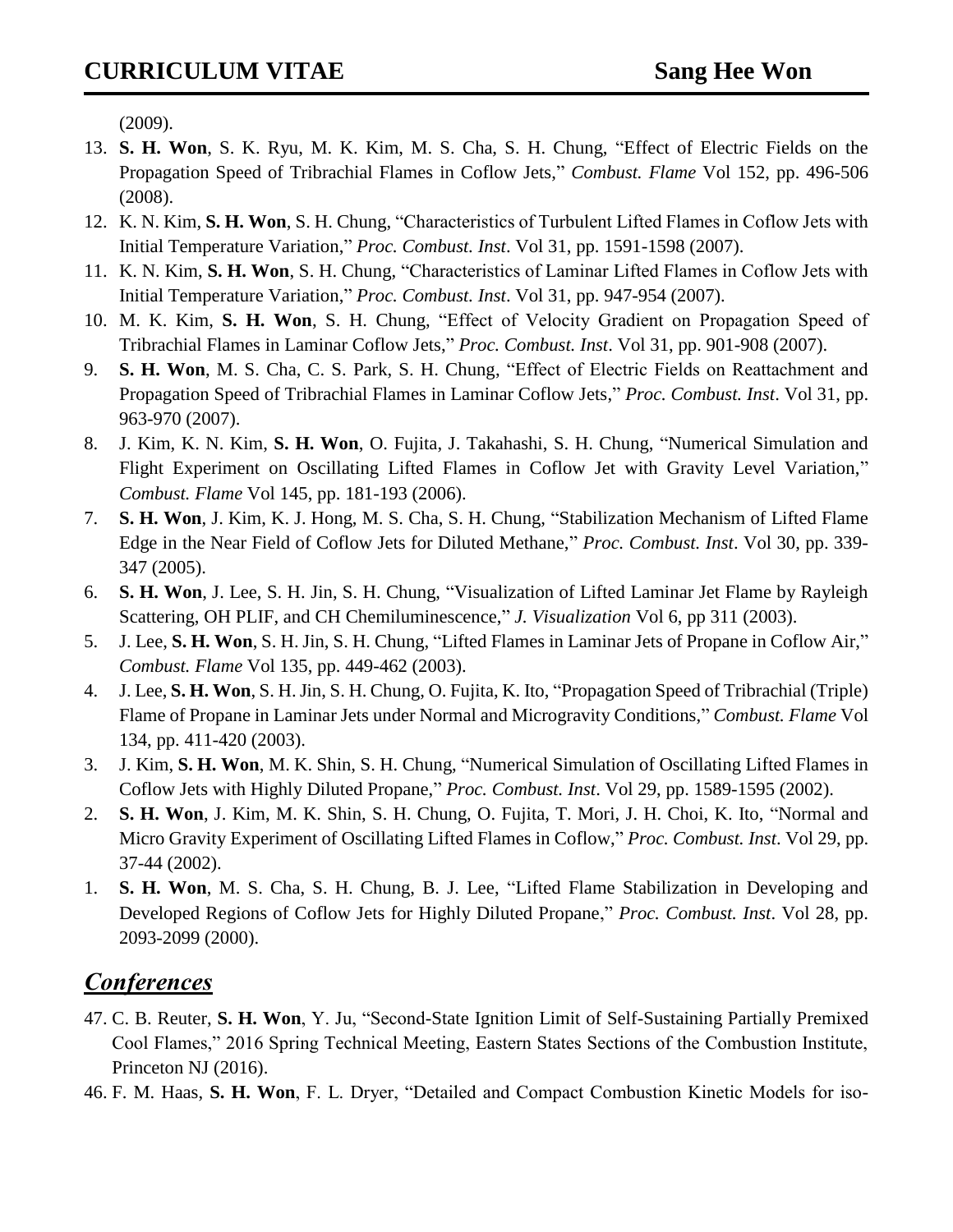Dodecane and Gevo Alcohol-to-Jet (ATJ) Alternative Fuel," 2016 Spring Technical Meeting, Eastern States Sections of the Combustion Institute, Princeton NJ (2016).

- 45. C. B. Reuter, **S. H. Won**, Y. Ju, "Effects of Water and CO<sup>2</sup> Dilution on the Burning Characteristics of Methane/Air Premixed Flames in a Reactor-Assisted Turbulent Slot Burner," 2016 Spring Technical Meeting, Eastern States Sections of the Combustion Institute, Princeton NJ (2016).
- 44. C. B. Reuter, **S. H. Won**, Y. Ju, "Flame Dynamics and Structures of Partially Premixed Cool Flames," 54th AIAA Aerospace Sciences Meeting, San Diego CA (2016).
- 43. Y. Ju, J. K. Lefkowitz, T. Wada, X. Yang, **S. H. Won**, W. Sun, "Plasma Assisted Combustion: Kinetic Studies and New Combustion Technology," 53rd AIAA Aerospace Sciences Meeting, Kissimmee FL (2015).
- 42. **S. H. Won**, S. Nakane, C. B. Reuter, B. C. Windom, Y. Ju, "Effect of Ignition Chemistry on Turbulent Premixed Flames of n-Heptane and Toluene," 53rd AIAA Aerospace Sciences Meeting, Kissimmee FL (2015).
- 41. C. B. Reuter, **S. H. Won**, Y. Ju, "Cool Flames Activated by Ozone Addition," 53rd AIAA Aerospace Sciences Meeting, Kissimmee FL (2015).
- 40. **S. H. Won**, S. Dooley, P. Veloo, J. S. Santner, Y. Ju, F. L. Dryer, "Characterization of Global Combustion Properties with Simple Fuel Property Measurements for Alternative Jet Fuels," 50th AIAA/ASME/SAE/ASEE Joint Propulsion Conference, Cleveland OH (2014).
- 39. S. Dooley, **S. H. Won**, F. M. Haas, J. S. Santner, Y. Ju, F. L. Dryer, T. Farouk, "Development of Reduced Kinetic Models for Petroleum-Derived and Alternative Jet Fuels," 50th AIAA/ASME/SAE/ASEE Joint Propulsion Conference, Cleveland OH (2014).
- 38.**S. H. Won**, B. Jiang, Y. Ju, "A New Cool Flame: Establishment and Studies of Dynamics and Kinetics," *52nd AIAA Aerospace Sciences Meeting*, National Harbor, Maryland (2014).
- 37. B. Windom, **S. H. Won**, B. Jiang, Y. Ju, "Detailed Characterization of Low Temperature Chemistry and Turbulence Interaction in Reactor-Assisted Turbulent Premixed Flames," *52nd AIAA Aerospace Sciences Meeting*, National Harbor, Maryland (2014).
- 36. **S. H. Won**, S. Dooley, P. S. Veloo, H. Wang, M. A. Oehlschlaeger, F. L. Dryer, Y. Ju, "Quantification of Molecular Structure Impact of Combustion Properties for Synthetic Diesel Fuel: 2,6,10- Trimethyldodecane," *The 8th National Combustion Meeting*, Park City, Utah (2013).
- 35. P. S. Veloo, **S. H. Won**, F. L. Dryer, "Oxidation Reactivity Characteristics of Alternative Aviation Fuels," *The 8th National Combustion Meeting*, Park City, Utah (2013).
- 34. W. Sun, **S. H. Won**, Y. Ju, "*In Situ* Plasma Activated Low Temperature Chemistry and S-Curve Transition in DME/Oxygen/Helium Mixture," *The 8th National Combustion Meeting*, Park City, Utah (2013).
- 33. B. Windom, **S. H. Won**, B. Jiang, Y. Ju, "Studies of Turbulent Flame Propagation and Chemistry Interaction at Elevated Temperatures and High Reynolds Numbers," *The 8th National Combustion Meeting*, Park City, Utah (2013).
- 32. B. Windom, S**. H. Won**, T. Wada, B. Jiang, Y. Ju, "Study of Turbulent Flame Propagation and Surface Characteristics at Large Reynolds Numbers," *51th AIAA Aerospace Sciences Meeting*, Grapevine, Texas (2013).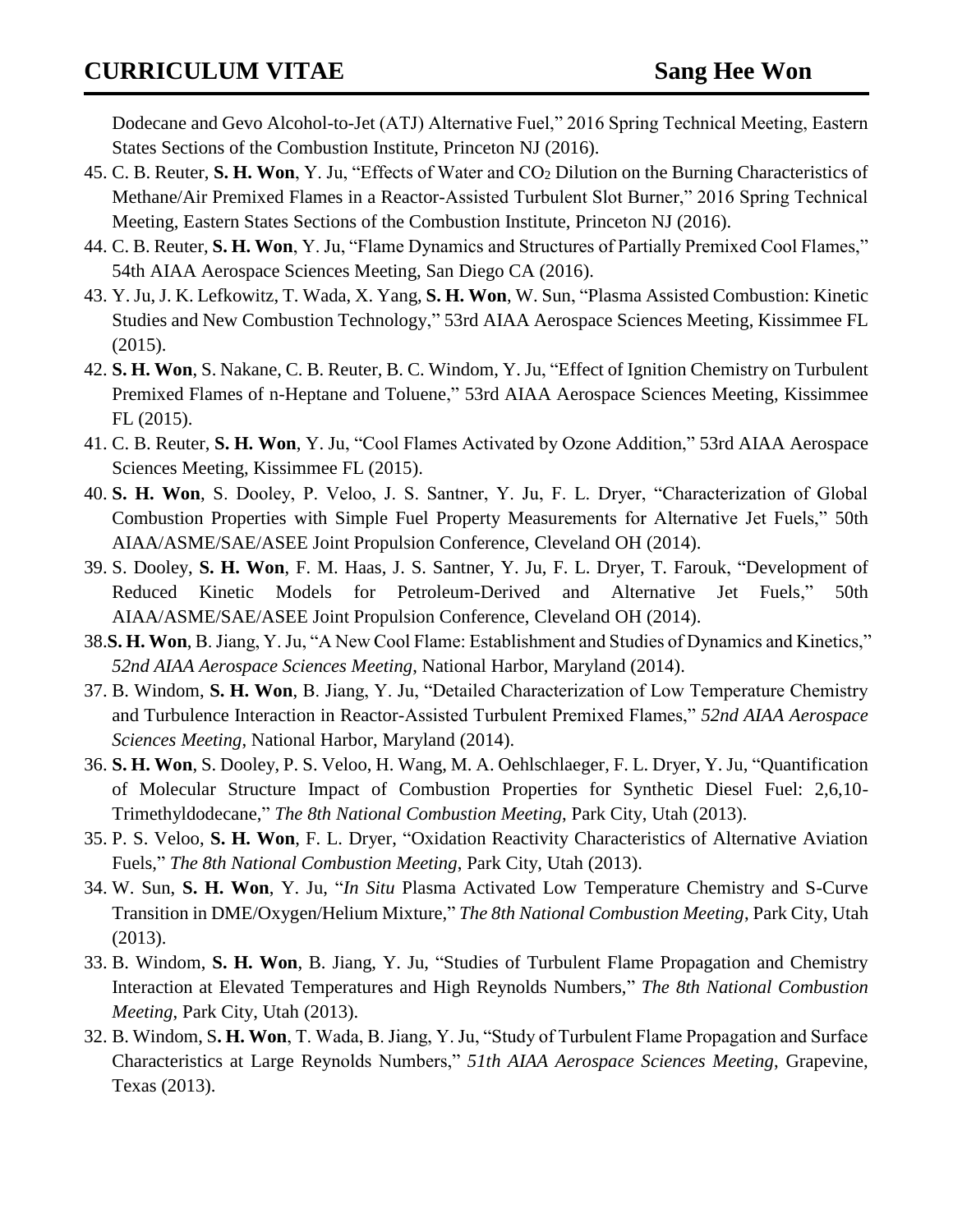- 31. J. S. Santner, **S. H. Won**, Y. Ju, "Experimental Assessment of Transport and Chemical Kinetic Impact on Critical Flame Initiation Radius in Outwardly Propagating Premixed Flames," *51th AIAA Aerospace Sciences Meeting*, Grapevine, Texas (2013).
- 30. **S. H. Won**, P. S. Veloo, J. Santner, Y. Ju, F. L. Dryer, "Comparative Evaluation of Global Combustion Properties of Alternative Jet Fuels," *51th AIAA Aerospace Sciences Meeting*, Grapevine, Texas (2013).
- 29. S. Dooley, F. L. Dryer, T. Farouk, Y. Ju, **S. H. Won**, "Reduced Kinetic Models for the Combustion of Jet Propulsion Fuels," *51th AIAA Aerospace Sciences Meeting*, Grapevine, Texas (2013).
- 28. **S. H. Won**, H. H. Kim, J. Santner, Y. Ju, "The Critical Radius of Flame Initiation and Propagation of n-Decane/Air Premixed Flames," *50th AIAA Aerospace Sciences Meeting*, Nashville, Tennessee (2012).
- 27. H. H. Kim, P. Dievart, J. Santner, **S. H. Won**, S. Dooley, Y. Ju, "Measurements and Modeling of the Laminar Flame Speeds of n-Propyl and 1,3,5-TriMethyl Benzenes at Moderate Pressures," *50th AIAA Aerospace Sciences Meeting*, Nashville, Tennessee (2012).
- 26. C. Fuller, P. Gokulakrishnan, M. Klassen, S. Adusumili, Y. Kochar, D. Bloomer, J. Seitzman, H. H. Kim, **S. H. Won**, F. L. Dryer, Y. Ju, B. Kiel, "Effects of Vitiation and Pressure on Laminar Flame Speeds of n-Decane," *50th AIAA Aerospace Sciences Meeting*, Nashville, Tennessee (2012).
- 25. W. Sun, **S. H. Won**, Y. Ju, T. Ombrello, C. Carter, "Direct Ignition and S-Curve Transition by in situ Nano-Second Pulsed Discharge in Methane/Oxygen/Helium Counterflow Flame," *50th AIAA Aerospace Sciences Meeting*, Nashville, Tennessee (2012).
- 24. S. Dooley, **S. H. Won**, S. Jahangirian, Y. Ju, F. L. Dryer, H. Wang, M. Oehlschlaeger, "An Experimentally Validated Surrogate Fuel for the Combustion Kinetics of S-8, a Synthetic Paraffinic Jet Aviation Fuel," *50th AIAA Aerospace Sciences Meeting*, Nashville, Tennessee (2012).
- 23. P. Dievart, H. H. Kim, S. Dooley, **S. H. Won**, Y. Ju, "1,3,5-Trimethyl Benzene: Laminar Flame Speeds Measurements and Kinetic Modeling," *2011 Fall Technical Meeting, Eastern States Sections of the Combustion Institute*, University of Connecticut, Connecticut (2011).
- 22. W. Sun, **S. H. Won**, Y. Ju, "Direct Ignition and the S-Curve Transition by *in-situ* Nano-Second Pulsed Discharge in Methane/Oxygen/Helium Counterflow Flame," *2011 Fall Technical Meeting, Eastern States Sections of the Combustion Institute*, University of Connecticut, Connecticut (2011).
- 21. J. Heyne, J. Lefkowitz, F. M. Hass, **S. H. Won**, S. Dooley, H. H. Kim, S. Jahangirian, F. L. Dryer, Y. Ju, "Combustion Kinetics Study of t-Butanol," *7th U. S. National Combustion Meeting*, Atlanta, Georgia (2011).
- 20. **S. H. Won**, S. Dooley, F. L. Dryer, Y. Ju, "Assessments of Kinetic Contribution on Extinction Limits of Diffusion Flames for Large Hydrocarbon Fuels, A Radical Index," *7th U. S. National Combustion Meeting*, Atlanta, Georgia (2011).
- 19. W. Sun, M. Uddi, **S. H. Won**, Y. Ju, "Kinetic Effects of Non-Equilibrium Plasma on Partially Premixed Flame Extinction," *7th U. S. National Combustion Meeting*, Atlanta, Georgia (2011).
- 18. P. Diévart, S. Dooley, **S. H. Won**, F. L. Dryer, Y. Ju, "Kinetic Studies and Experiment of High Temperature Oxidation of Methyl Decanoate," *7th U. S. National Combustion Meeting*, Atlanta, Georgia (2011).
- 17. S. Dooley, **S. H. Won**, J. Heyne, Y. Ju, F. L. Dryer, K. Kumar, C. –J. Sung, H. Wang, M. A.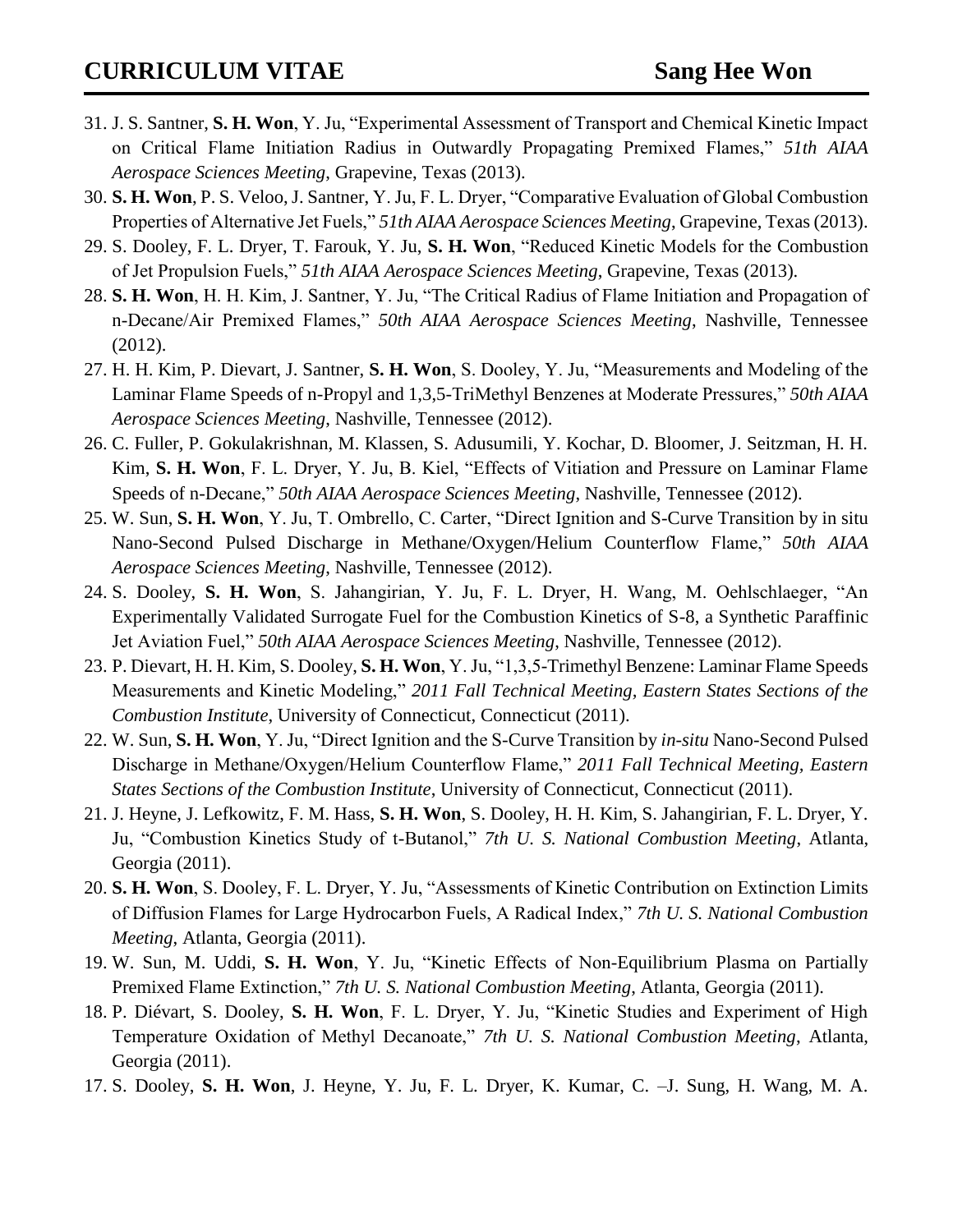Oehlschlaeger, T. A. Litzinger, R. J. Santoro, "The formulation of surrogate fuels to emulate the combustion behavior of real jet aviation fuels," *7th U. S. National Combustion Meeting*, Atlanta, Georgia (2011).

- 16. P. Dievart, **S. H. Won**, M. Uddi, S. Dooley, F. L. Dryer, Y. Ju, "Measurements of Extinction Limits of Methyl Decanoate Diffusion Flames and A Kinetic Study," *49th AIAA Aerospace Sciences Meeting*, Orlando, Florida (2011).
- 15. S. Dooley, S. Jahangirian, **S. H. Won**, M. Chaos, A. Ramcharan, F. L. Dryer, Y. Ju, K. Kumar, C. –J. Sung, H. Wang, M. Oehlschlaeger, "A Fischer Tropsch Jet Fuel Surrogate Formulated by Real Fuel Properties," *49th AIAA Aerospace Sciences Meeting*, Orlando, Florida (2011).
- 14. **S. H. Won**, S. Dooley, F. L. Dryer, Y. Ju, "Radical Index on Extinction Limits of Diffusion Flames for Large Hydrocabon Fuels," *49th AIAA Aerospace Sciences Meeting*, Orlando, Florida (2011).
- 13. **S. H. Won**, S. Dooley, F. L. Dryer, Y. Ju, "Measurements of Extinction Limits and OH Radicals for Trimethylbenzene and n-Propylbenzene Diffusion Flames," *48th AIAA Aerospace Sciences Meeting*, Orlando, Florida (2010).
- 12. **S. H. Won**, W. Sun, and Y. Ju, "Kinetic Effects of Toluene Blending on the Extinction Limit of n-Decane Diffusion Flames," *6th U.S. National Combustion Meeting*, Ann Arbor, Michigan (2009).
- 11. T. Ombrello, **S. H. Won**, Y. Ju, "Enhancement of Flame Speed by Plasma Excitation of Oxygen," *6th U.S. National Combustion Meeting*, Ann Arbor, Michigan (2009).
- 10. T. Ombrello, **S. H. Won**, Y. Ju, S. Williams, "Lifted Flame Speed Enhancement by Plasma Excited Oxygen," *47th AIAA Aerospace Sciences Meeting*, Orlando, Florida (2009).
- 9. **S. H. Won**, W. Sun, Y. Ju, "Kinetic Effects of Toluene Blending on n-Decane Diffusion Flame Extinction Limit," *47th AIAA Aerospace Sciences Meeting*, Orlando, Florida (2009).
- 8. **S. H. Won**, S. K. Ryu, M. K. Kim, S. H. Chung, M. S. Cha, "Liftoff and Blowoff of Nonpremixed Laminar Jet Flames in Electric Fields," *IWEPAC-4*, Falls Church, VA (2008).
- 7. T. Ombrello, **S. H. Won**, Y. Ju, S. Williams, "Lifted Flame Speed Enhancement by Ozone," *IWEPAC-4*, Falls Church, VA (2008).
- 6. K. N. Kim, **S. H. Won**, and S. H. Chung, "Characteristics of Turbulent Lifted Flames in Coflow Jets with Various Initial Temperatures," *ASPACC05*, Adelaide (2005).
- 5. J. Kim, K. N. Kim, **S. H. Won**, and S. H. Chung, "Numerical Simulation on Oscillating Lifted Flames in Coflow Jet with Gravity Level Variation," *AFI/TFI-2004*, Sendai (2004).
- 4. S. H. Chung, **S. H. Won**, J. Kim, and K. N. Kim, "Microgravity Experiments on Tribrachial (Triple) Flames," *Mechanical Engineering Congress, JSME 2004 Japan International Symposium "Space Development and Utilization Activities in University Laboratories"*, Sapporo (2004).
- 3. **S. H. Won**, J. Kim, K. J. Hong, M. S. Cha, and S. H. Chung, "Stabilization Mechanism of Lifted Flame Edge in the Near Field of Coflow Jets for Diluted Methane," *Kyoto-Seoul National-Tsinghua University Thermal Engineering Conference 2003*, Kyoto (2003).
- 2. J. Lee, **S. H. Won**, S. H. Jin, S. H. Chung, O. Fujita, and K. Ito, "Propagation Speed of Tribrachial Flame of Propane in Laminar Jets Under Normal and Micro Gravity Conditions," *2002 the 5th Sino-Korea International Conference on Automotive Engineering*, Xi'an (2002).
- 1. K. W. Chun, J. Kim, **S. H. Won**, and S. H. Chung, "Characteristics of Vertically Injected Buoyant Jet